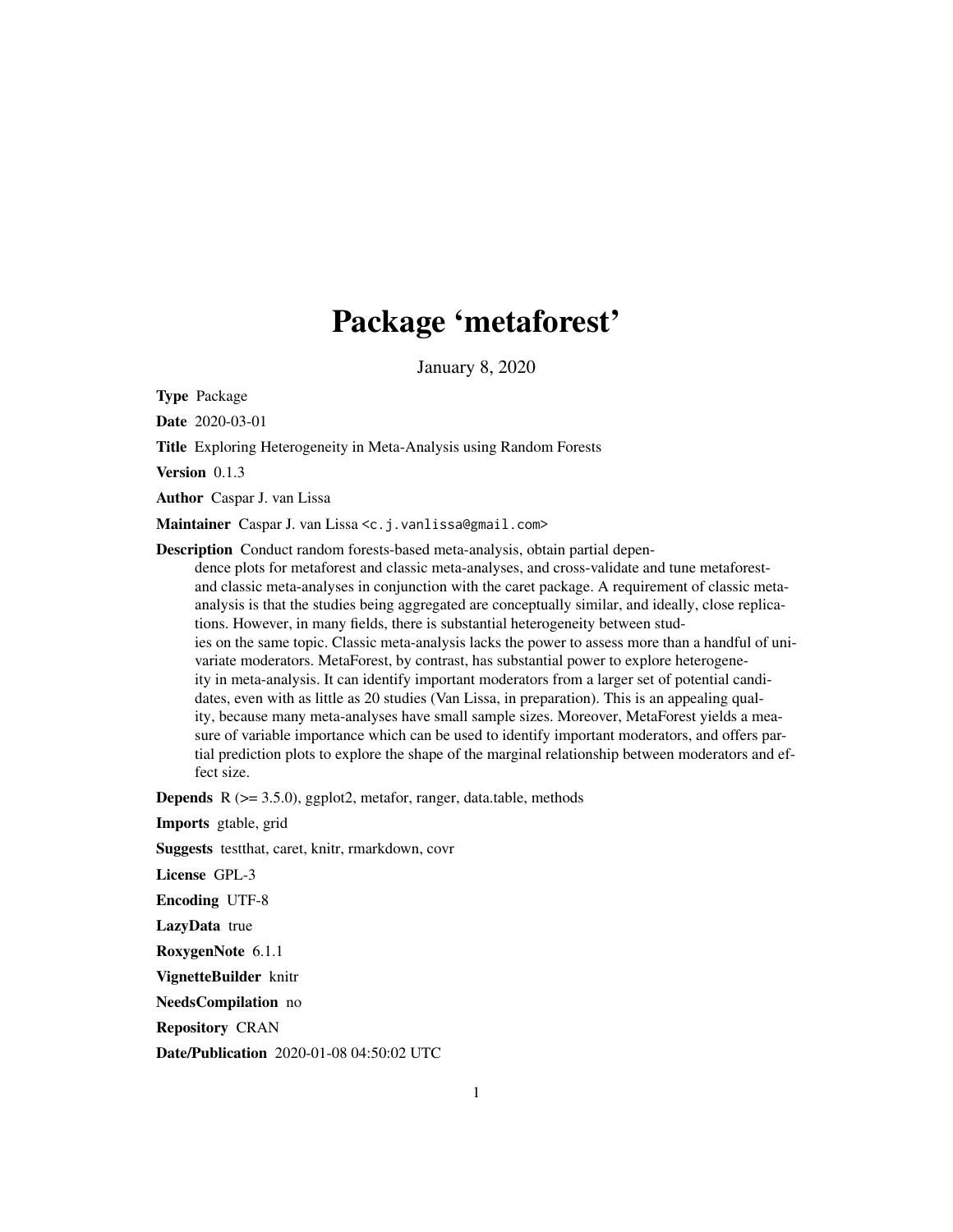## <span id="page-1-0"></span>R topics documented:

| $\overline{\mathbf{3}}$ |
|-------------------------|
| $\overline{4}$          |
| $\overline{4}$          |
| 5                       |
| 8                       |
| -9                      |
|                         |
|                         |
|                         |
|                         |
|                         |
|                         |
|                         |
|                         |
|                         |
|                         |

## $\bf 1$ ndex  $\bf 20$  $\bf 20$

coef\_test *Test coefficients of a model*

## Description

Conduct a t-test or z-test for coefficients of a model.

## Usage

coef\_test(x, par1, par2, distribution = "pt")

## Arguments

| X.           | A model.                                                                           |
|--------------|------------------------------------------------------------------------------------|
| par1         | Numeric or character. Name or position of the first parameter.                     |
| par2         | Numeric or character. Name or position of the second parameter.                    |
| distribution | Character. Which distribution to use. Currently, can be one of $c("pt", "pnorm"),$ |
|              | for a t-test or z-test, respectively. Defaults to "pt".                            |

## Value

Named vector.

```
dat <- escalc(measure="RR", ai=tpos, bi=tneg, ci=cpos, di=cneg, data=dat.bcg)
res <- rma(yi, vi, mods = ~alloc-1, data=dat, method="REML")
coef_test(res, 1, 2)
```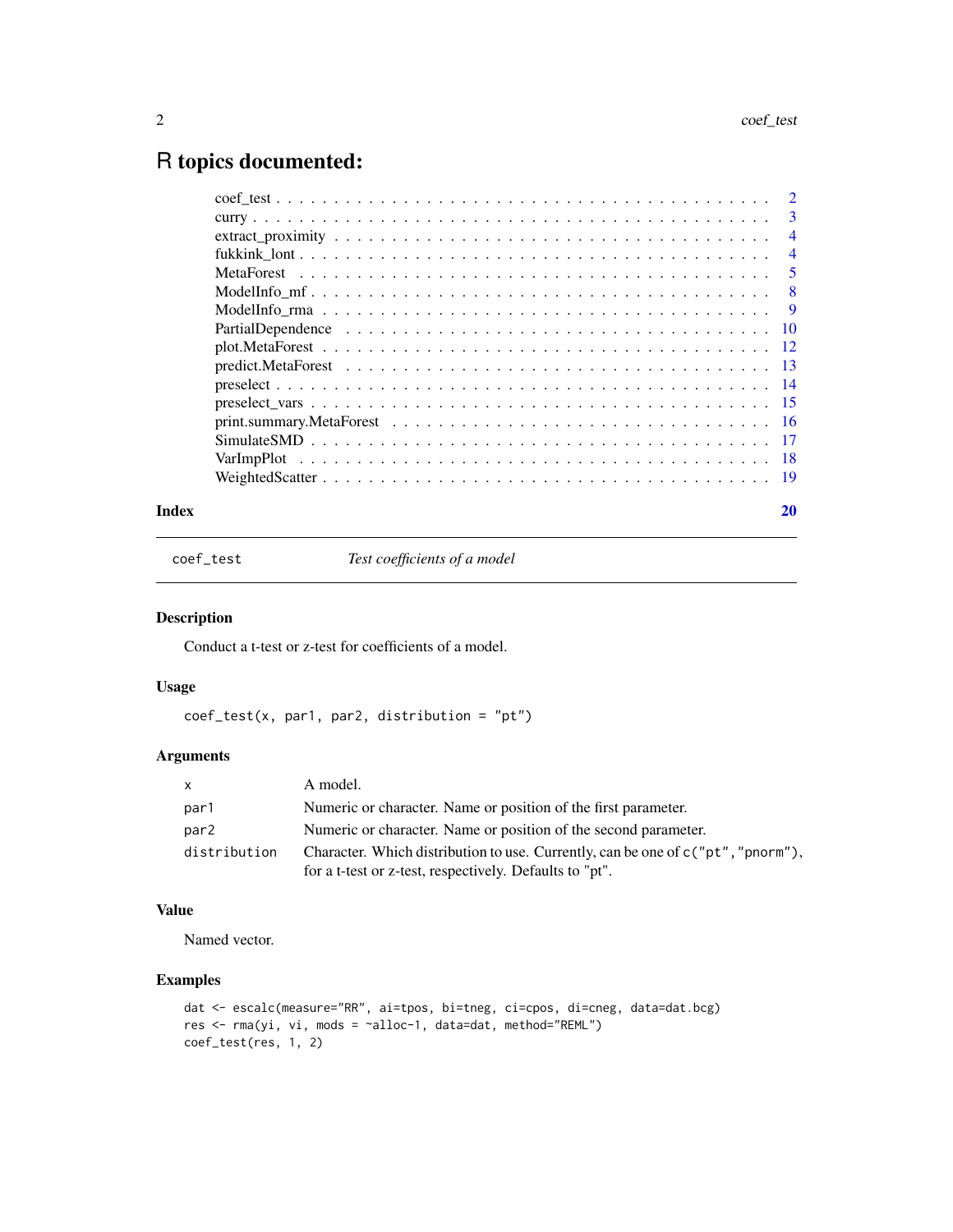<span id="page-2-0"></span>

A systematic review and meta-analysis of the effects of performing acts of kindness on the wellbeing of the actor.

#### Usage

data(curry)

## Format

A data.frame with 56 rows and 18 columns.

#### Details

| study_id         | factor    | Unique identifier of the study                                                               |
|------------------|-----------|----------------------------------------------------------------------------------------------|
| effect_id        | integer   | Unique identifier of the effect size                                                         |
| d                | numeric   | Standardized mean difference between the control group and intervention group                |
| vi               | numeric   | Variance of the effect size.                                                                 |
| n1i              | numeric   | Number of participants in the intervention group                                             |
| n1c              | numeric   | Number of participants in the control group                                                  |
| sex              | numeric   | Percentage of male participants                                                              |
| age              | numeric   | Mean age of participants                                                                     |
| location         | character | Geographical location of the study                                                           |
| donor            | character | From what population did the donors (helpers) originate?                                     |
| donorcode        | factor    | From what population did the donors (helpers) originate? Dichotomized to Anxious or Typ      |
| interventioniv   | character | Description of the intervention / independent variable                                       |
| interventioncode | factor    | Description of the intervention / independent variable, categorized to Acts of Kindness, Pro |
| control          | character | Description of the control condition                                                         |
| controlcode      | factor    | Description of the control condition, categorized to Neutral Activity, Nothing, or Self Help |
| recipients       | character | Who were the recipients of the act of kindness?                                              |
| outcomedy        | character | What was the outcome, or dependent variable, of the study?                                   |
| outcomecode      | factor    | What was the outcome, or dependent variable, of the study? Categorized into Happiness, L     |

#### Source

## [doi:10.1016/j.jesp.2018.02.014](https://doi.org/10.1016/j.jesp.2018.02.014)

#### References

Curry, O. S., Rowland, L. A., Van Lissa, C. J., Zlotowitz, S., McAlaney, J., & Whitehouse, H. (2018). Happy to help? A systematic review and meta-analysis of the effects of performing acts of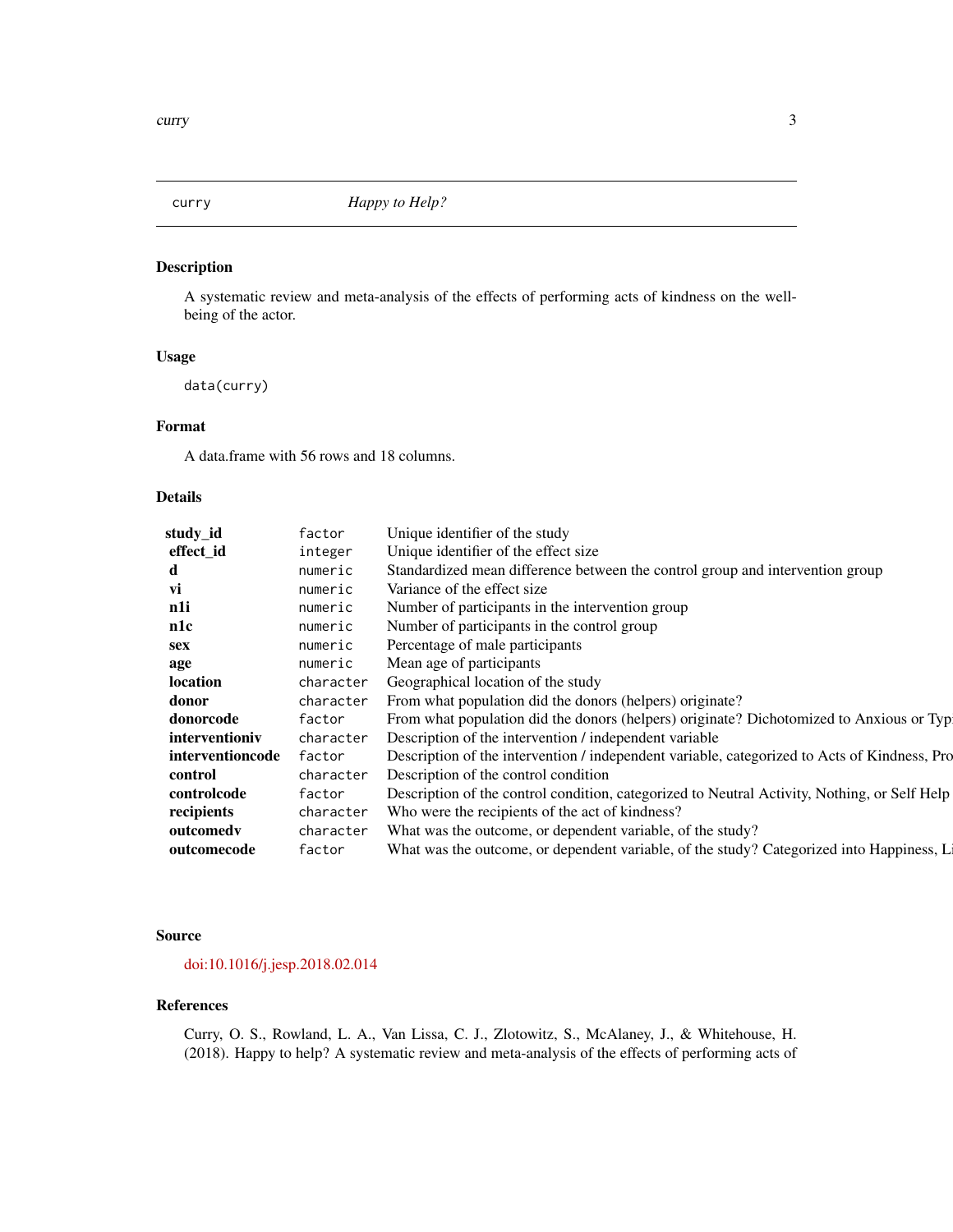kindness on the well-being of the actor. Journal of Experimental Social Psychology, 76, 320-329. [doi:10.1016/j.jesp.2018.02.014](https://doi.org/10.1016/j.ecresq.2007.04.005)

extract\_proximity *Extract proximity matrix for a MetaForest object.*

## Description

Extract proximity matrix for a MetaForest object.

#### Usage

extract\_proximity(fit, newdata)

## Arguments

| fit     | object of class <i>\'MetaForest\'</i> .                 |
|---------|---------------------------------------------------------|
| newdata | new data with the same columns as the data used for fit |

#### Value

an n x n matrix where position i, j gives the proportion of times observation i and j are in the same terminal node across all trees.

### Examples

fukkink\_lont *Does training matter? A meta-analysis of caregiver training studies*

#### Description

A review of 17 experimental studies published between 1980 and 2005 on the effect of specialized training on the competency of caregivers in childcare.

#### Usage

data(fukkink\_lont)

## Format

A data.frame with 78 rows and 30 columns.

#### Details

<span id="page-3-0"></span>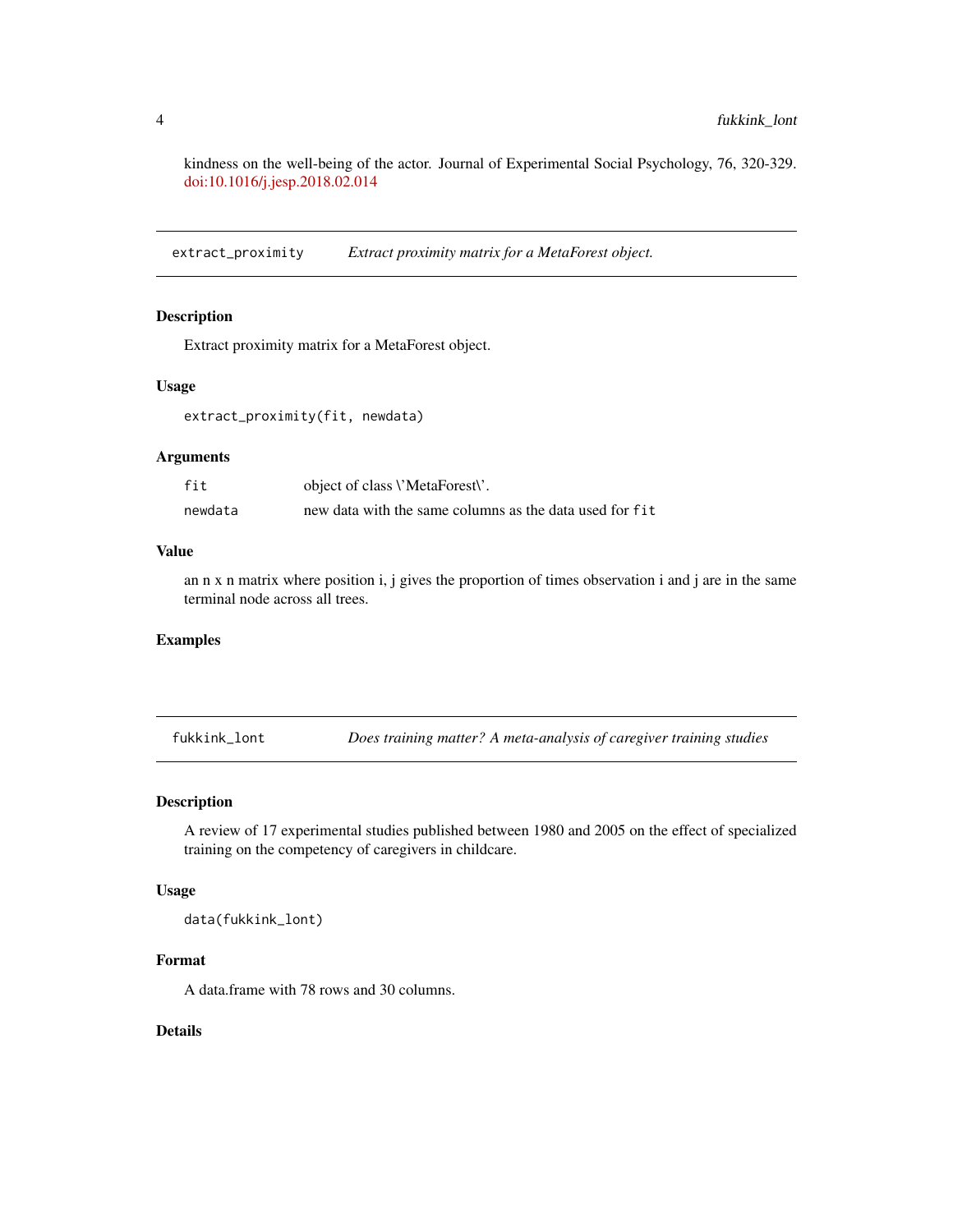#### <span id="page-4-0"></span>MetaForest 5

| id_exp                    | integer | Unique identifier of the study                                                              |
|---------------------------|---------|---------------------------------------------------------------------------------------------|
| уi                        | numeric | Standardized mean difference between the control group and                                  |
| vi                        | numeric | Variance of the effect size                                                                 |
| <b>Journal</b>            | factor  | Publication type (scientific journal or other publications)                                 |
| <b>Setting</b>            | factor  | Setting (center-based care or family daycare)                                               |
| <b>Integrated</b>         | factor  | Whether the training was integrated into childcare practice                                 |
| <b>Supervision</b>        | factor  | Whether supervision was part of the training                                                |
| <b>Scope</b>              | factor  | Scope of the training (narrow or broad)                                                     |
| Location                  | factor  | Location of the training (one-site or multi-site)                                           |
| <b>Curriculum</b>         | factor  | Fixed curriculum                                                                            |
| <b>Control</b>            | factor  | Alternative treatment for control group                                                     |
| <b>Assignment</b>         | factor  | Random assignment or matching (at the level of the individual caregiver or childcare cente  |
| <b>Train_Knowledge</b>    | factor  | Explicit focus on knowledge                                                                 |
| Train_Skills              | factor  | Explicit focus on skills                                                                    |
| Train_Attitude            | factor  | Explicit focus on attitude                                                                  |
| Video                     | factor  | Use of video feedback                                                                       |
| Design                    | factor  | Single group, or two-group experimental design                                              |
| <b>Pre_Post</b>           | factor  | Pretest/posttest design (yes/no)                                                            |
| <b>Blind</b>              | factor  | Was a blinding procedure used?                                                              |
| <b>Attrition</b>          | numeric | Attrition from the experimental condition (percentage)                                      |
| Pretest_es                | numeric | Pre-test effect size                                                                        |
| Self_report               | factor  | Self-report measures of caregiver competencies versus 'objective' test or observation by in |
| <b>DV_Knowledge</b>       | factor  | Test focused on knowledge                                                                   |
| <b>DV Skills</b>          | factor  | Test focused skills                                                                         |
| DV Attitude               | factor  | Test focused on attitudes                                                                   |
| <b>DV_Aligned</b>         | factor  | Test aligned with the content of the training (yes/no)                                      |
| Two_group_design          | factor  | Single group, or two-group experimental design                                              |
| Trainee_Age               | numeric | Trainees' age                                                                               |
| <b>Trainee_Experience</b> | numeric | Trainees' working experience                                                                |
| n total                   | integer | Total n at post-test                                                                        |

#### Source

## [doi:10.1016/j.ecresq.2007.04.005](https://doi.org/10.1016/j.ecresq.2007.04.005)

## References

Fukkink, R. G., & Lont, A. (2007). Does training matter? A meta-analysis and review of caregiver training studies. Early childhood research quarterly, 22(3), 294-311. [doi:10.1016/j.ecresq.2007.04.005](https://doi.org/10.1016/j.ecresq.2007.04.005)

<span id="page-4-1"></span>MetaForest *Conduct a MetaForest analysis to explore heterogeneity in metaanalytic data.*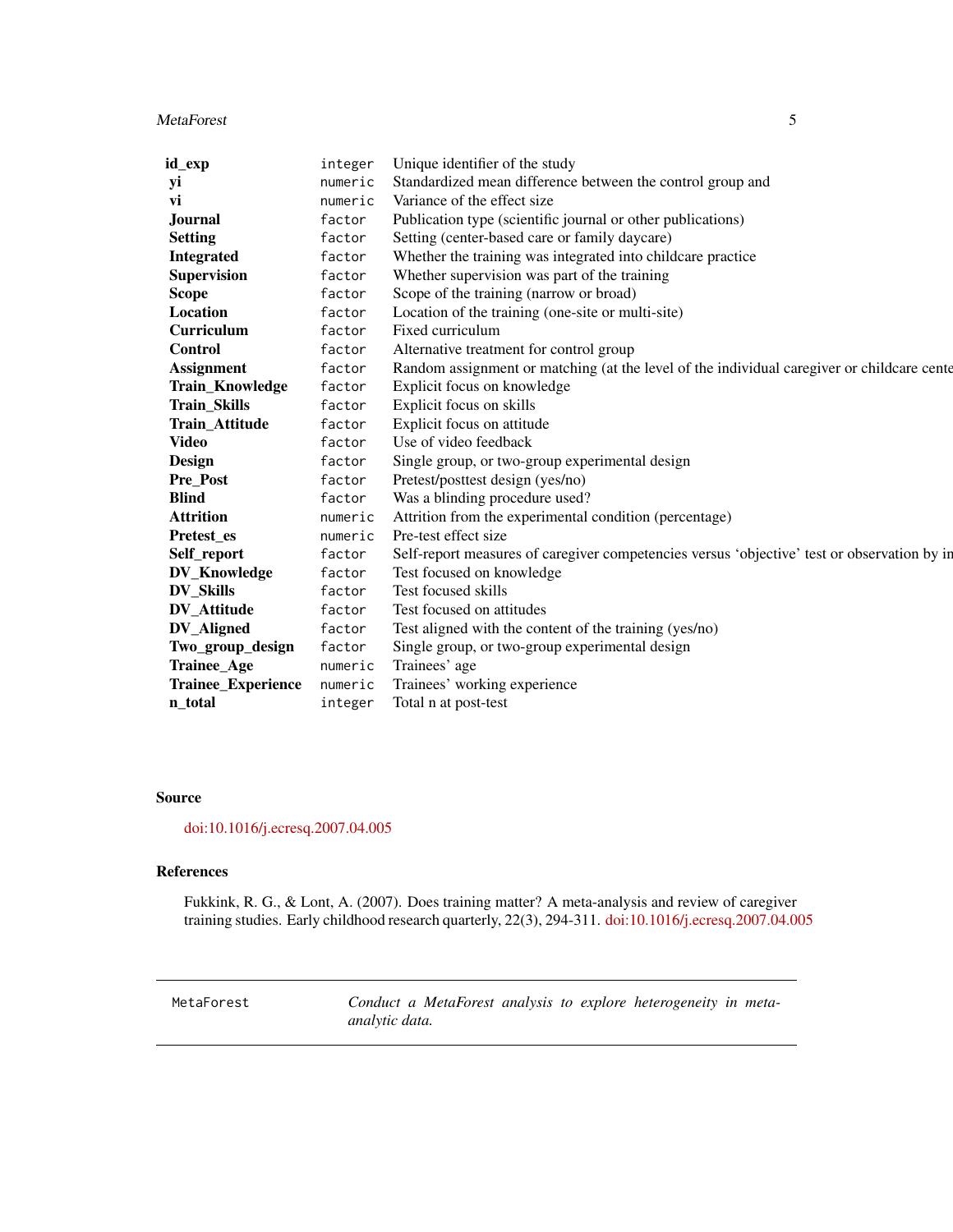<span id="page-5-0"></span>MetaForest uses a weighted random forest to explore heterogeneity in meta-analytic data. MetaForest is a wrapper for [ranger](#page-0-0) (Wright & Ziegler, 2015). As input, MetaForest takes the study effect sizes and their variances (these can be computed, for example, using the [metafor](#page-0-0) package), as well as the moderators that are to be included in the model. By default, MetaForest uses randomeffects weights, and estimates the between-studies variance using a restricted maximum-likelihood estimator. However, it may be beneficial to first conduct an unweighted MetaForest, and then use the estimated residual heterogeneity from this model as the estimate of tau2 for a random-effects weighted MetaForest.

#### Usage

```
MetaForest(formula, data, vi = "vi", study = NULL,
 whichweights = "random", num.trees = 500, mtry = NULL,
 method = "REML", tau2 = NULL, ...)
```

| formula      | Formula. Specify a formula for the MetaForest model, for example, $yi \sim$ . to<br>predict the outcome yi from all moderators in the data. Only additive formulas<br>are allowed (i.e., x1+x2+x3). Interaction terms and non-linear terms are not<br>required, as the random forests algorithm inherently captures these associations.                          |
|--------------|------------------------------------------------------------------------------------------------------------------------------------------------------------------------------------------------------------------------------------------------------------------------------------------------------------------------------------------------------------------|
| data         | A data.frame containing the effect size, moderators, and the variance of the ef-<br>fect size.                                                                                                                                                                                                                                                                   |
| vi           | Character. Specify the name of the column in the data that contains the vari-<br>ances of the effect sizes. This column will be removed from the data prior to<br>analysis. Defaults to "vi".                                                                                                                                                                    |
| study        | Character. Optionally, specify the name of the column in the data that contains<br>the study id. Use this when the data includes multiple effect sizes per study.<br>This column can be a vector of integers, or a factor. This column will be re-<br>moved from the data prior to analysis. See Details for more information about<br>analyzing dependent data. |
| whichweights | Character. Indicate what time of weights are required. A random-effects MetaFor-<br>est is grown by specifying whichweights = "random". A fixed-effects MetaFor-<br>est is grown by specifying whichweights = "fixed". An unweighted MetaFor-<br>est is grown by specifying whichweights = "unif". Defaults to "random".                                         |
| num.trees    | Atomic integer. Specify the number of trees in the forest. Defaults to 500.                                                                                                                                                                                                                                                                                      |
| mtrv         | Atomic integer. Number of candidate moderators available for each split. De-<br>faults to the square root of the number moderators (rounded down).                                                                                                                                                                                                               |
| method       | Character. Specify the method by which to estimate the residual variance. Can<br>be set to one of the following: "DL", "HE", "SJ", "ML", "REML", "EB", "HS",<br>or "GENQ". Default is "REML". See the metafor package for more informa-<br>tion about these estimators.                                                                                          |
| tau2         | Numeric. Specify a predetermined value for the residual heterogeneity. Entering<br>a value here supersedes the estimated tau2 value. Defaults to NULL.                                                                                                                                                                                                           |
| .            | Additional arguments are passed directly to ranger. It is recommended not to<br>use additional arguments.                                                                                                                                                                                                                                                        |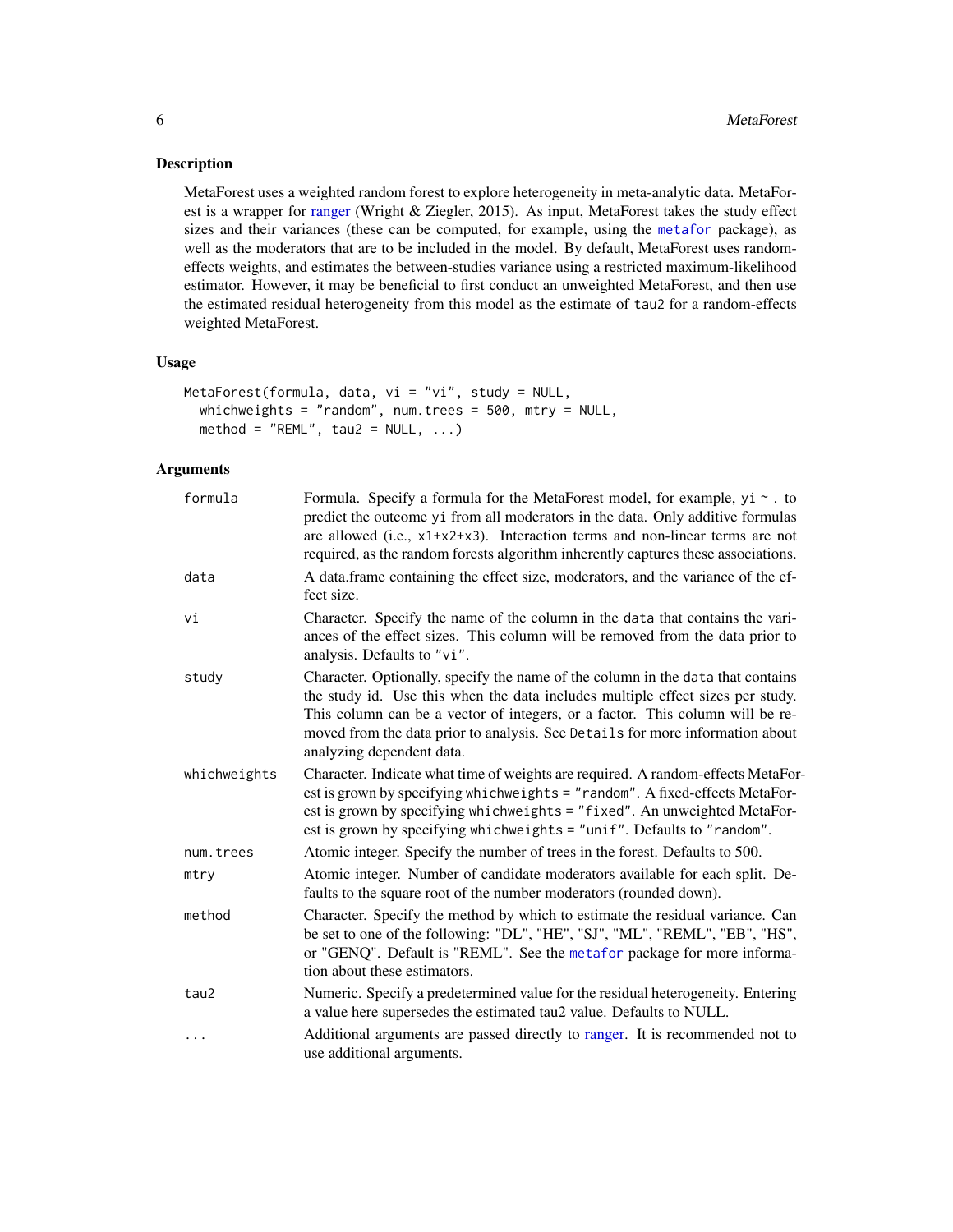#### MetaForest 7

#### Details

For dependent data, a clustered MetaForest analysis is more appropriate. This is because the predictive performance of a MetaForest analysis is evaluated on out-of-bootstrap cases, and when cases out of the bootstrap sample originate from the same study, the model will be overly confident in its ability to predict their value. When the MetaForest is clustered by the study variable, the dataset is first split into two cross-validation samples by study. All dependent effect sizes from each study are thus included in the same cross-validation sample. Then, two random forests are grown on these cross-validation samples, and for each random forest, the other sample is used to calculate prediction error and variable importance (see [Janitza, Celik, & Boulesteix, 2016\)](http://doi.org/10.1007/s11634-016-0276-4).

#### Value

List of length 3. The "forest" element of this list is an object of class "ranger", containing the results of the random forests analysis. The "rma\_before" element is an object of class "rma.uni", containing the results of a random-effects meta-analysis on the raw data, without moderators. The "rma\_after" element is an object of class "rma.uni", containing the results of a random-effects meta-analysis on the residual heterogeneity, or the difference between the effect sizes predicted by MetaForest and the observed effect sizes.

```
#Example 1:
#Simulate data with a univariate linear model
set.seed(42)
data <- SimulateSMD()
#Conduct unweighted MetaForest analysis
mf.unif \leq MetaForest(formula = yi \sim ., data = data$training,
                      whichweights = "unif", method = "DL")
#Print model
mf.unif
#Conduct random-effects weighted MetaForest analysis
mf.random <- MetaForest(formula = yi \sim ., data = data$training,
                        whichweights = "random", method = "DL",
                        tau2 = 0.0116#Print summary
summary(mf.random)
#Example 2: Real data from metafor
#Load and clean data
data <- dat.bangertdrowns2004
data[, c(4:12)] <- apply(data[, c(4:12)], 2, function(x){
  x[i s, na(x)] <- median(x, na.rm = TRUE)
  x})
data$subject <- factor(data$subject)
data$yi <- as.numeric(data$yi)
#Conduct MetaForest analysis
mf.bd2004 <- MetaForest(formula = yi grade + length + minutes + wic+
                               meta, data, whichweights = "unif")
#Print MetaForest object
mf.bd2004
#Check convergence plot
```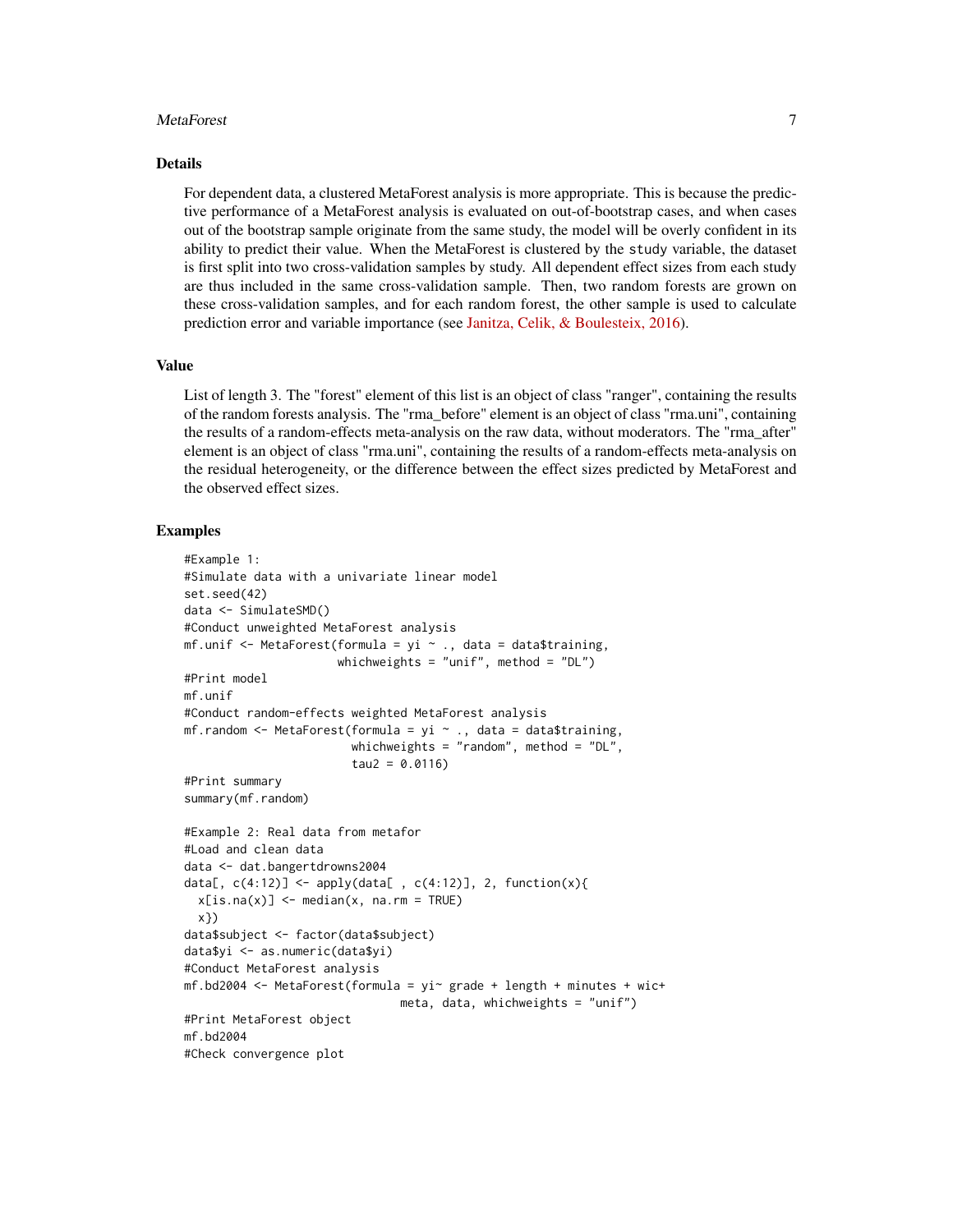```
plot(mf.bd2004)
#Check summary
summary(mf.bd2004, digits = 4)
#Examine variable importance plot
VarImpPlot(mf.bd2004)
```
ModelInfo\_mf *Returns a MetaForest ModelInfo list for use with caret*

#### **Description**

This function allows users to rely on the powerful caret package for cross-validating and tuning a MetaForest analysis. Methods for MetaForest are not included in the caret package, because the interface of caret is not entirely compatible with MetaForest's model call. Specifically, MetaForest is not compatible with the train methods for classes 'formula' or 'recipe', because the variance of the effect size must be a column of the training data x. The name of this column is specified using the argument 'vi'.

#### Usage

ModelInfo\_mf()

## Details

To train a clustered MetaForest (clusterMF), simply provide the optional argument 'study' to the train function, to specify the study ID. This should again refer to a column of x.

When training a clustered MetaForest, make sure to use 'index  $=$  groupKFold(your study id variable,  $k = 10$ ))' in traincontrol, to sample by study ID when creating cross-validation partitions; otherwise the testing error will be positively biased.

#### Value

ModelInfo list of length 17.

```
## Not run:
# Prepare data
data <- dat.bangertdrowns2004
data[, c(4:12)] <- apply(data[, c(4:12)], 2, function(x){
 x[is.na(x)] \le - \text{median}(x, \text{na.rm = TRUE})x})
data$subject <- factor(data$subject)
data$yi <- as.numeric(data$yi)
# Load caret
library(caret)
set.seed(999)
# Specify the resampling method as 10-fold CV
fit_control <- trainControl(method = "cv", number = 10)
```
<span id="page-7-0"></span>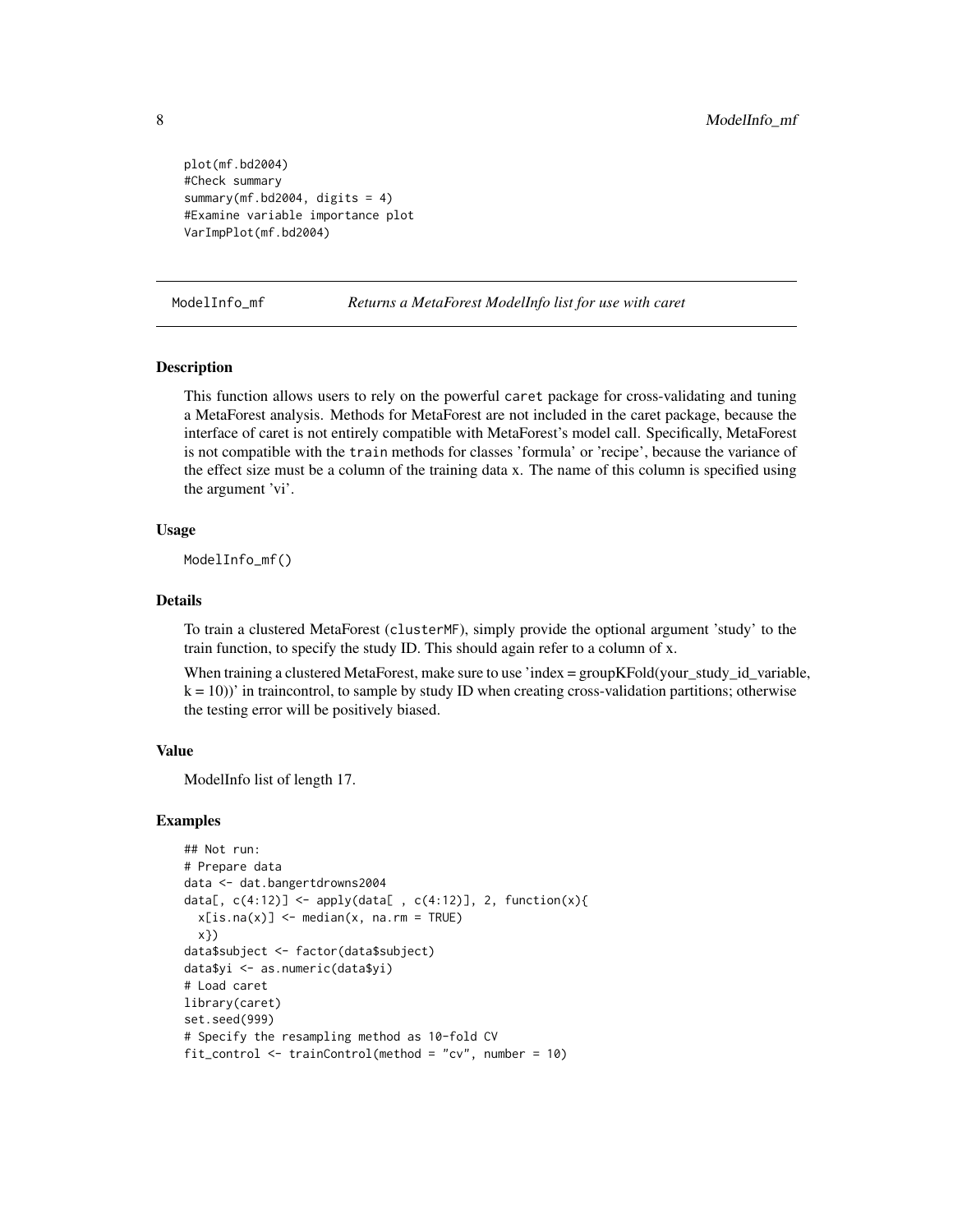```
cv_mf_fit \leq train(y = data$yi, x = data[,c(3:13, 16)],
                   method = ModelInfo_mf(), trControl = fit_control)
# Cross-validated clustered MetaForest
data <- get(data(dat.bourassa1996))
data <- escalc(measure = "OR", ai = lh.le, bi = lh.re, ci = rh.le, di= rh.re,
               data = data, add = 1/2, to = "all")
data$mage[is.na(data$mage)] <- median(data$mage, na.rm = TRUE)
data[c(5:8)] <- lapply(data[c(5:8)], factor)
data$yi <- as.numeric(data$yi)
# Set up 10-fold grouped CV
fit_control <- trainControl(method = "cv", index = groupKFold(data$sample,
                            k = 10)# Set up a custom tuning grid for the three tuning parameters of MetaForest
rf_grid <- expand.grid(whichweights = c("random", "fixed", "unif"),
                       mtry = c(2, 4, 6),min.node.size = c(2, 4, 6))
# Train the model
cv.mf.cluster \leq train(y = data$yi, x = data[, c("selection", "investigator",
                                                  "hand_assess", "eye_assess",
                                                  "mage", "sex", "vi",
                                                  "sample")],
                       study = "sample", method = ModelInfo_mf(),
                       trControl = fit_control,
                       tuneGrid = rf_grid)
## End(Not run)
```

|  | ModelInfo_rma | Returns an rma ModelInfo list for use with caret |
|--|---------------|--------------------------------------------------|
|--|---------------|--------------------------------------------------|

This function allows users to rely on the powerful caret package for cross-validating and tuning a rma analysis. Methods for rma are not included in the caret package, because the interface of caret is not entirely compatible with rma's model call. Specifically, rma is not compatible with the train methods for classes 'formula' or 'recipe'. The variance of the effect sizes can be passed to the 'weights' parameter of train.

#### Usage

ModelInfo\_rma()

### Details

When using clustered data (effect sizes within studies), make sure to use 'index = groupKFold(your\_study\_id\_variable,  $k = 10$ ))' in traincontrol, to sample by study ID when creating cross-validation partitions; otherwise the testing error will be positively biased.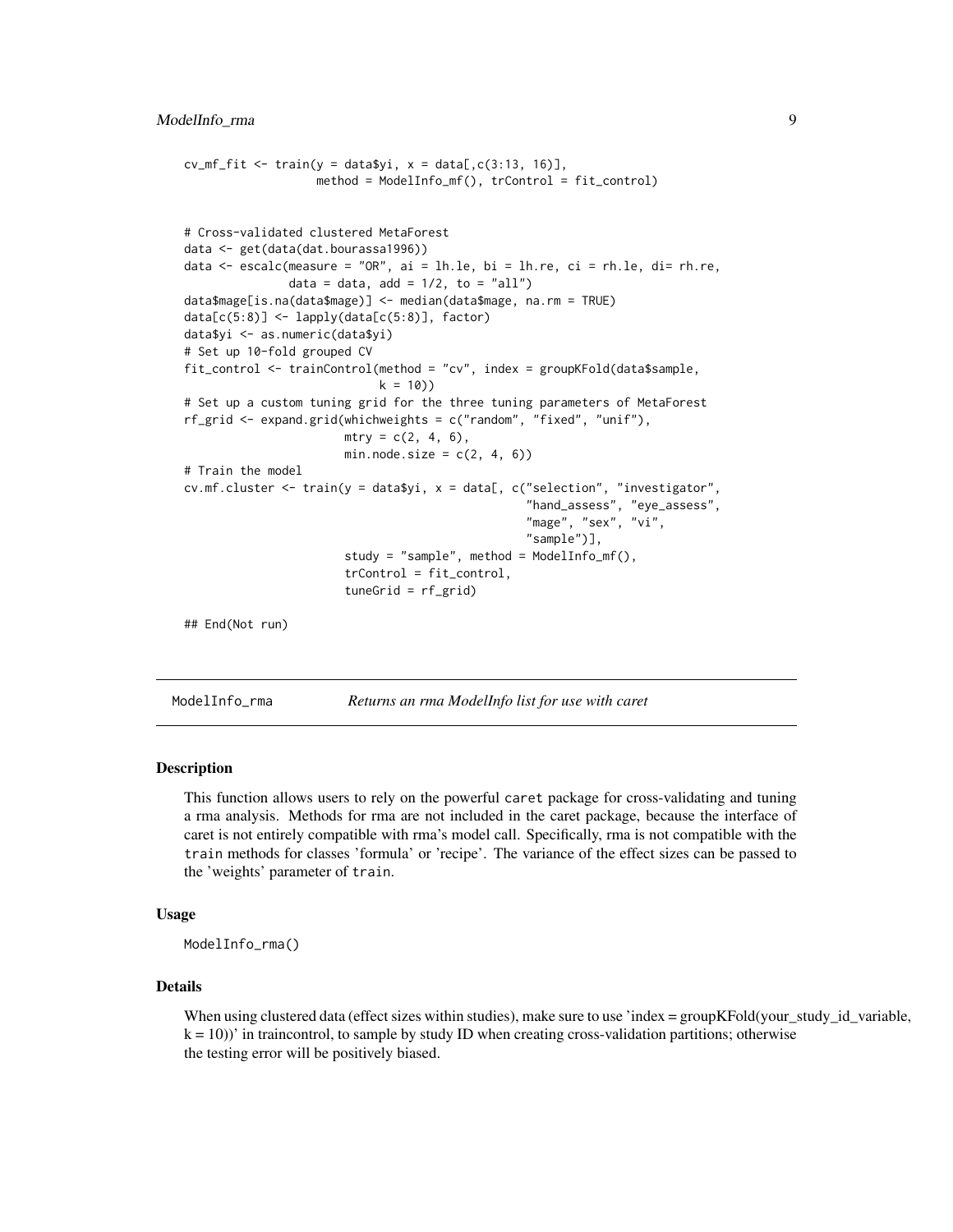## <span id="page-9-0"></span>Value

ModelInfo list of length 13.

## Examples

```
## Not run:
# Prepare data
dat <- escalc(measure="RR", ai=tpos, bi=tneg, ci=cpos, di=cneg, data=dat.bcg)
dat$yi <- as.numeric(dat$yi)
dat$alloc <- factor(dat$alloc)
# Run rma
rma.model <- rma(y = dat$yi, mods = dat[, c("ablat", "year")], vi = dat$vi)
# R^2 is estimated to be .64
rma.model$R2
# Now, use cross-validation to see how well this model generalizes
# Leave-one-out cross-validation is more appropriate than 10-fold cv because
# the sample size is very small
fit_control <- trainControl(method = "LOOCV")
# Train the model without tuning, because rma has no tuning parameters
cv.mf.cluster <- train(y = dat$yi, x = dat[, c("ablat", "year")],
                       weights = dat$vi,
                       method = ModelInfo_rma(),
                       trControl = fit_control)
# Cross-validated R^2 is .08, suggesting substantial overfitting of the
# original rma model
cv.mf.cluster$results$Rsquared
## End(Not run)
```
PartialDependence *PartialDependence: Partial dependence plots*

#### Description

Partial dependence plots

#### Usage

```
PartialDependence(x, vars = NULL, pi = NULL, rawdata = FALSE,
  bw = FALSE, resolution = NULL, modern = NULL,mod\_levels = NULL, output = "plot", ...)
```

| X    | Model object.                                                                 |
|------|-------------------------------------------------------------------------------|
| vars | Character vector containing the moderator names for which to plot partial de- |
|      | pendence plots. If empty, all moderators are plotted.                         |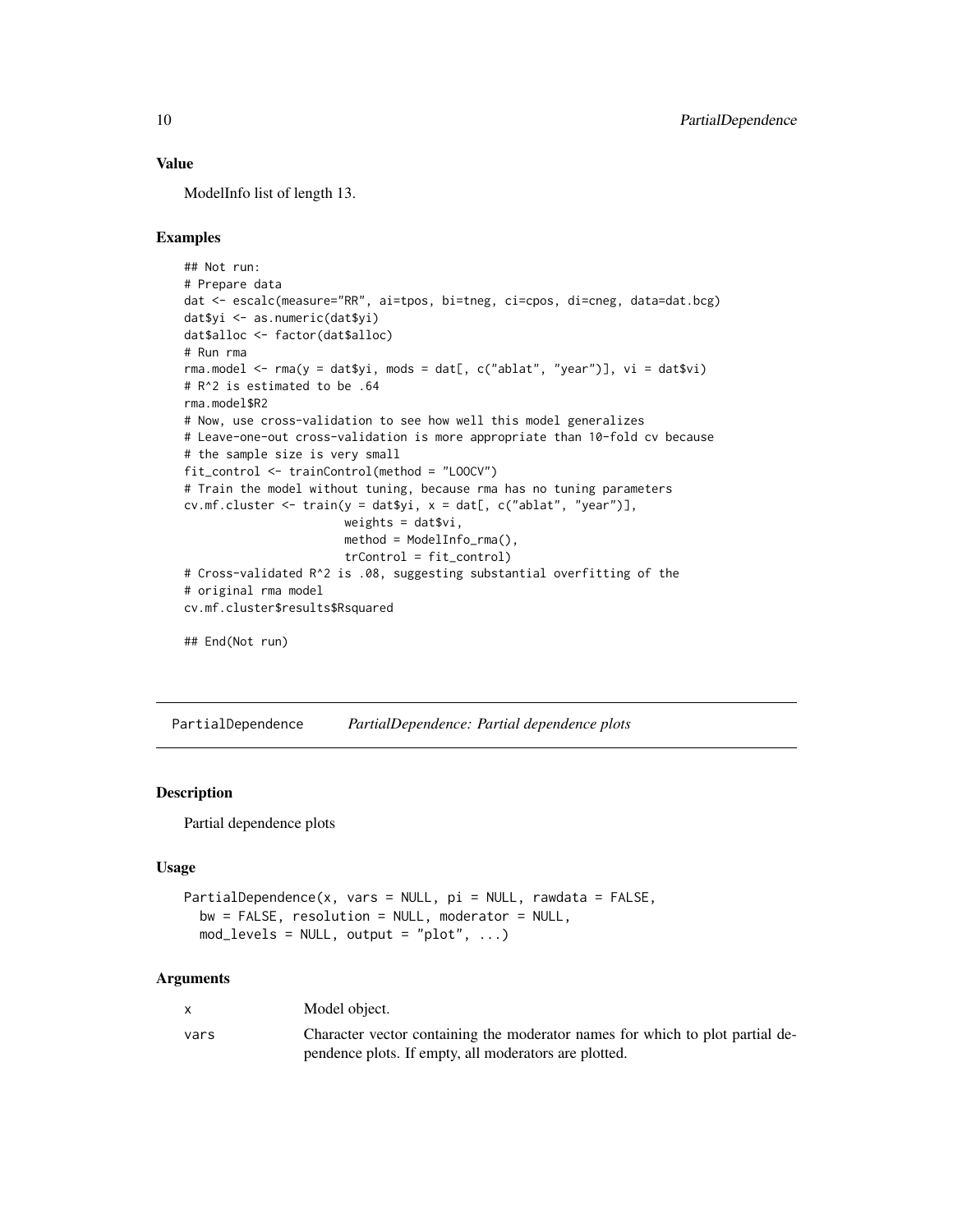## <span id="page-10-0"></span>PartialDependence 11

| pi         | Numeric $(0-1)$ . What percentile interval should be plotted for the partial depen-<br>dence predictions? Defaults to NULL. To obtain a 95% interval, set to .95.                                                                                                                                                                                                                                                                                                     |
|------------|-----------------------------------------------------------------------------------------------------------------------------------------------------------------------------------------------------------------------------------------------------------------------------------------------------------------------------------------------------------------------------------------------------------------------------------------------------------------------|
| rawdata    | Logical, indicating whether to plot weighted raw data. Defaults to FALSE. Uses<br>the same weights as the model object passed to the x argument.                                                                                                                                                                                                                                                                                                                      |
| bw         | Logical, indicating whether the plot should be black and white, or color.                                                                                                                                                                                                                                                                                                                                                                                             |
| resolution | Integer vector of length two, giving the resolution of the partial predictions. The<br>first element indicates the resolution of the partial predictions; for Monte-Carlo<br>integration, the second element gives the number of rows of the data to be sam-<br>pled without replacement when averaging over values of the other predictors.                                                                                                                          |
| moderator  | Atomic character vector, referencing the name of one variable in the model.<br>Results in partial prediction plots, conditional on the moderator. If moderator<br>references a factor variable, separate lines/boxplots are plotted for each factor<br>level. If moderator references a numeric variable, heatmaps are plotted - unless<br>the moderator is categorized using the mod_levels argument.                                                                |
| mod_levels | Vector. If moderator is continuous, specify thresholds for the cut function.<br>The continuous moderator is categorized, and predictions are based on the me-<br>dian moderator value within each category. You can call quantile to cut the<br>moderator at specific quantiles. If moderator is a factor variable, you can use<br>mod_levels to specify a character vector with the factor levels to retain in the<br>plot (i.e., dropping the other factor levels). |
| output     | Character. What type of output should be returned? Defaults to "plot", which<br>returns and plots a gtable object. To obtain a list of ggplot objects instead,<br>provide the argument "list".                                                                                                                                                                                                                                                                        |
|            | Additional arguments to be passed to marginalPrediction.                                                                                                                                                                                                                                                                                                                                                                                                              |

## Details

Plots partial dependence plots (predicted effect size as a function of the value of each predictor variable) for a MetaForest- or rma model object. For rma models, it is advisable to mean-center numeric predictors, and to not include plot\_int effects, except when the rma model is bivariate, and the plot\_int argument is set to TRUE.

## Value

A gtable object.

```
# Partial dependence plot for MetaForest() model:
set.seed(42)
data <- SimulateSMD(k_train = 200, model = es * x[, 1] + es * x[, 2] + es *
                                           x[, 1] * x[, 2])$training
data$X2 <- cut(data$X2, breaks = 2, labels = c("Low", "High"))
mf.random <- MetaForest(formula = yi ~ ., data = data,
                       whichweights = "random", method = "DL",
                        tau2 = 0.2450)# Examine univariate partial dependence plot for all variables in the model:
PartialDependence(mf.random, pi = .8)
```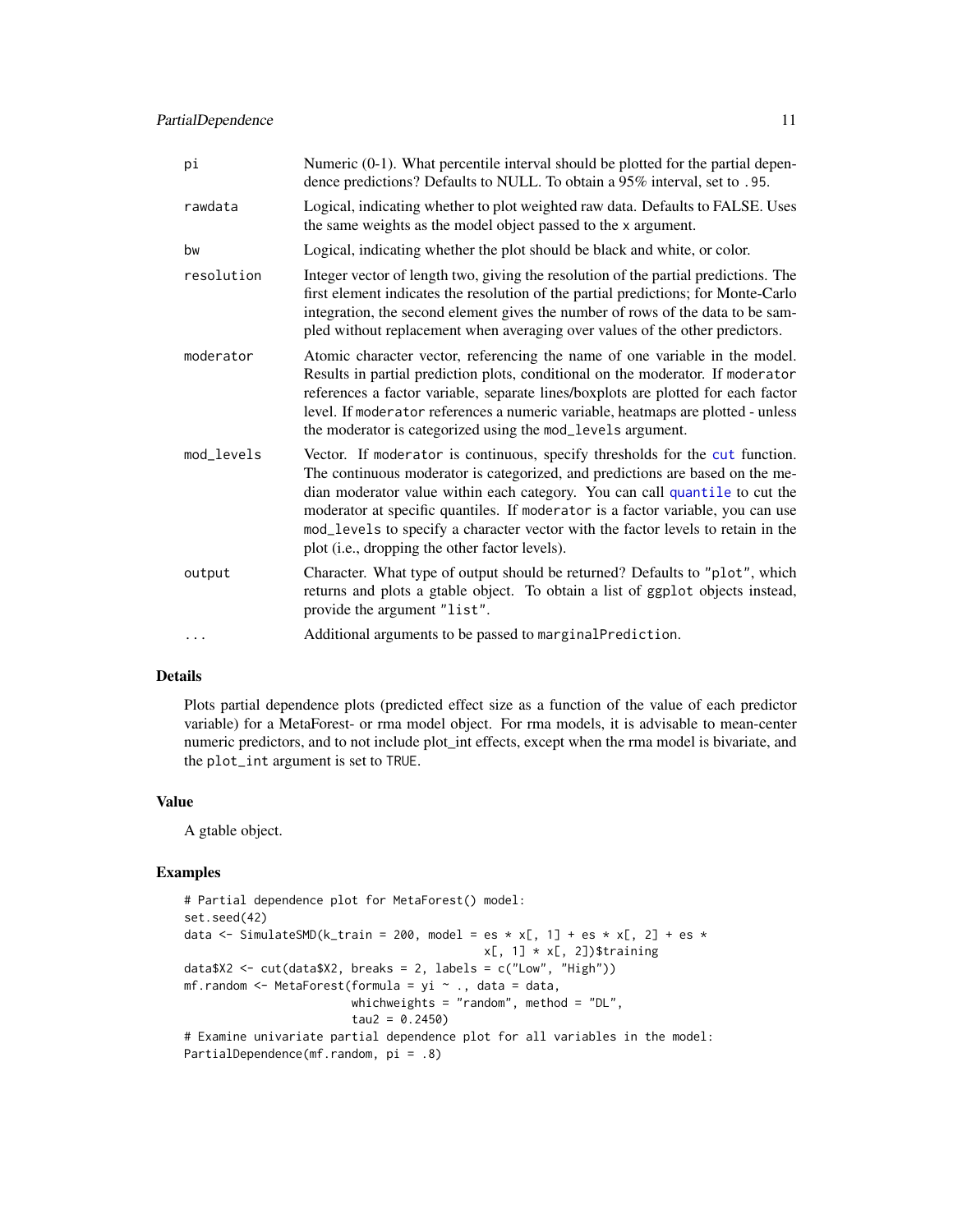```
## Not run:
# Examine bivariate partial dependence plot the plot_int between X1 and X2:
pd.plot <- PartialDependence(mf.random, vars = c("X1", "X2"), plot_int = TRUE)
# Save to pdf file
pdf("pd_plot.pdf")
grid.draw(pd.plot)
dev.off()
# Partial dependence plot for metafor rma() model:
dat <- escalc(measure="RR", ai=tpos, bi=tneg, ci=cpos, di=cneg, data=dat.bcg)
dat$yi <- as.numeric(dat$yi)
dat$alloc <- factor(dat$alloc)
dat$ablat_d <- cut(dat$ablat, breaks = 2, labels = c("low", "high"))
# Demonstrate partial dependence plot for a bivariate plot_int
rma.model.int <- rma(yi, vi, mods=cbind(ablat, tpos),
                     data=dat, method="REML")
PartialDependence(rma.model.int, rawdata = TRUE, pi = .95,
                  plot_int = TRUE)
# Compare partial dependence for metaforest and rma
dat2 <- dat
dat2[3:7] <- lapply(dat2[3:7],
                    function(x){as.numeric(scale(x, scale = FALSE))})
mf.model.all <- MetaForest(yi ~ ., dat2[, c(3:11)])
rma.model.all <- rma(dat$yi, dat2$vi,
                  mods = model.max(yi \sim, dat2[, c(3:10)])[, -1],method="REML")
PartialDependence(mf.model.all, rawdata = TRUE, pi = .95)
PartialDependence(rma.model.all, rawdata = TRUE, pi = .95)
## End(Not run)
```
plot.MetaForest *Plots cumulative MSE for a MetaForest object.*

#### Description

Plots cumulative MSE for a MetaForest object.

#### Usage

## S3 method for class 'MetaForest'  $plot(x, y, ...)$ 

|                      | MetaForest object.                                               |
|----------------------|------------------------------------------------------------------|
|                      | not used for plot. MetaForest                                    |
| $\ddot{\phantom{0}}$ | Arguments to be passed to methods, not used for plot. MetaForest |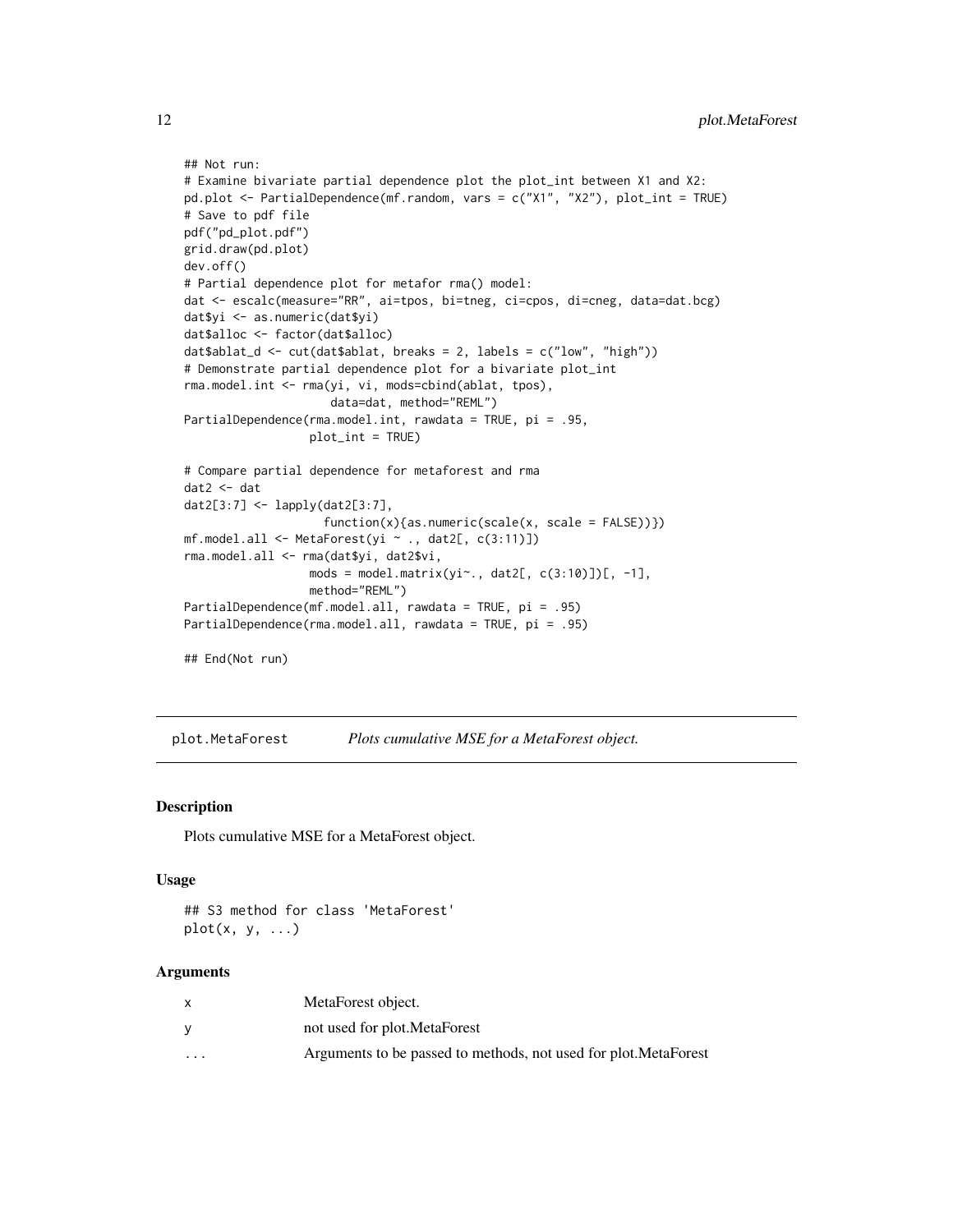## <span id="page-12-0"></span>predict.MetaForest 13

## Value

A ggplot object, visualizing the number of trees on the x-axis, and the cumulative mean of the MSE of that number of trees on the y-axis. As a visual aid to assess convergence, a dashed gray line is plotted at the median cumulative MSE value.

#### Examples

predict.MetaForest *MetaForest prediction*

## Description

MetaForest prediction

## Usage

```
## S3 method for class 'MetaForest'
predict(object, data = NULL, type = "response",
  ...)
```
## Arguments

| object   | MetaForest object.                                                                                                |
|----------|-------------------------------------------------------------------------------------------------------------------|
| data     | New test data of class data. frame.                                                                               |
| type     | Type of prediction. One of 'response', 'se', 'terminalNodes' with default 're-<br>sponse'. See below for details. |
| $\ddots$ | further arguments passed to or from other methods.                                                                |

## Value

Object of class MetaForest.prediction with elements

| predictions               | Predicted classes/values (only for classification and regression) |
|---------------------------|-------------------------------------------------------------------|
| num.trees                 | Number of trees.                                                  |
| num.independent.variables | Number of independent variables.                                  |
| treetype                  | Type of forest/tree. Classification, regression or survival.      |
| num.samples               | Number of samples.                                                |

#### See Also

[ranger](#page-0-0)

## Examples

set.seed(56)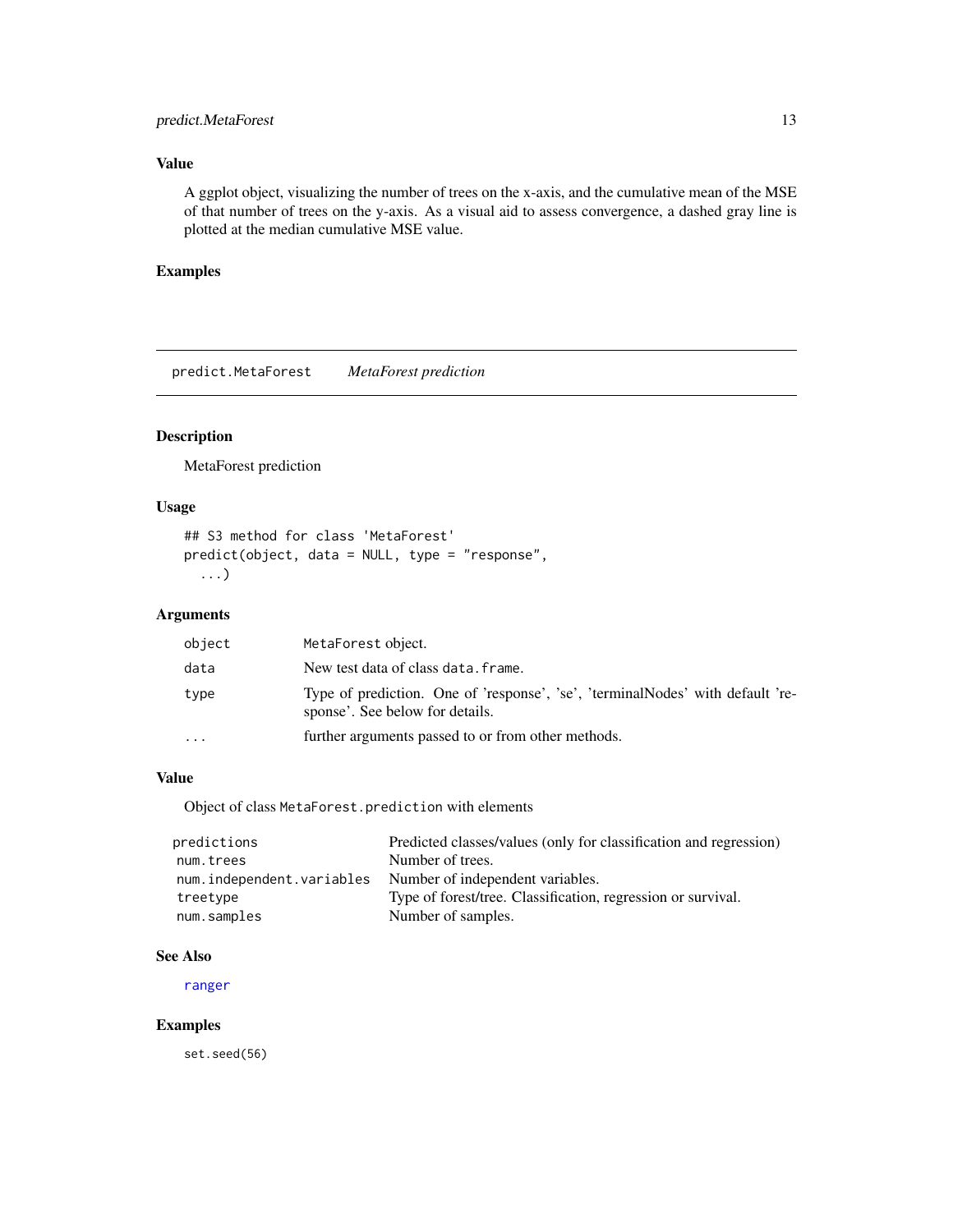```
data <- SimulateSMD(k_train = 100, model = es * x[,1] * x[,2])
#Conduct fixed-effects MetaForest analysis
mf.fixed <- MetaForest(formula = yi \sim ., data = data$training,
                      whichweights = "fixed", method = "DL")
predicted <- predict(mf.fixed, data = data$testing)$predictions
r2_cv <- sum((predicted - mean(data$training$yi)) ^ 2)/
         sum((data$testing$yi - mean(data$training$yi)) ^ 2)
```
preselect *Preselect variables for MetaForest analysis*

#### Description

Takes a [MetaForest](#page-4-1) object, and applies different algorithms for variable selection.

#### Usage

```
preselect(x, replication = 100L, algorithm = "replicate", ...)
```
#### Arguments

| X            | Model to perform variable selection for. Accepts MetaForest objects.                                            |  |
|--------------|-----------------------------------------------------------------------------------------------------------------|--|
| replications | Integer. Number of replications to run for variable preselection. Default: 100.                                 |  |
| algorithm    | Character. Preselection method to apply. Currently, 'replicate', 'recursive', and<br>'bootstrap' are available. |  |
| $\cdots$     | Other arguments to be passed to and from functions.                                                             |  |

#### Details

Currently, available methods under algorithm are:

- replicate This simply replicates the analysis, which means the forest has access to the full data set, but the trees are grown on different bootstrap samples across replications (thereby varying monte carlo error).
- bootstrap This replicates the analysis on bootstrapped samples, which means each replication has access to a different sub-sample of the full data set. When selecting this algorithm, cases are either bootstrap-sampled by study, or a new study column is generated, and a clustered MetaForest is grown (because some of the rows in the data will be duplicated) , and this would lead to an under-estimation of the OOB error.
- recursive Starting with all moderators, the variable with the most negative variable importance is dropped from the model, and the analysis re-run. This is repeated until only variables with a positive variable importance are left, or no variables are left. The proportion of final models containing each variable reflects its importance.

### Value

An object of class 'mf\_preselect'

<span id="page-13-0"></span>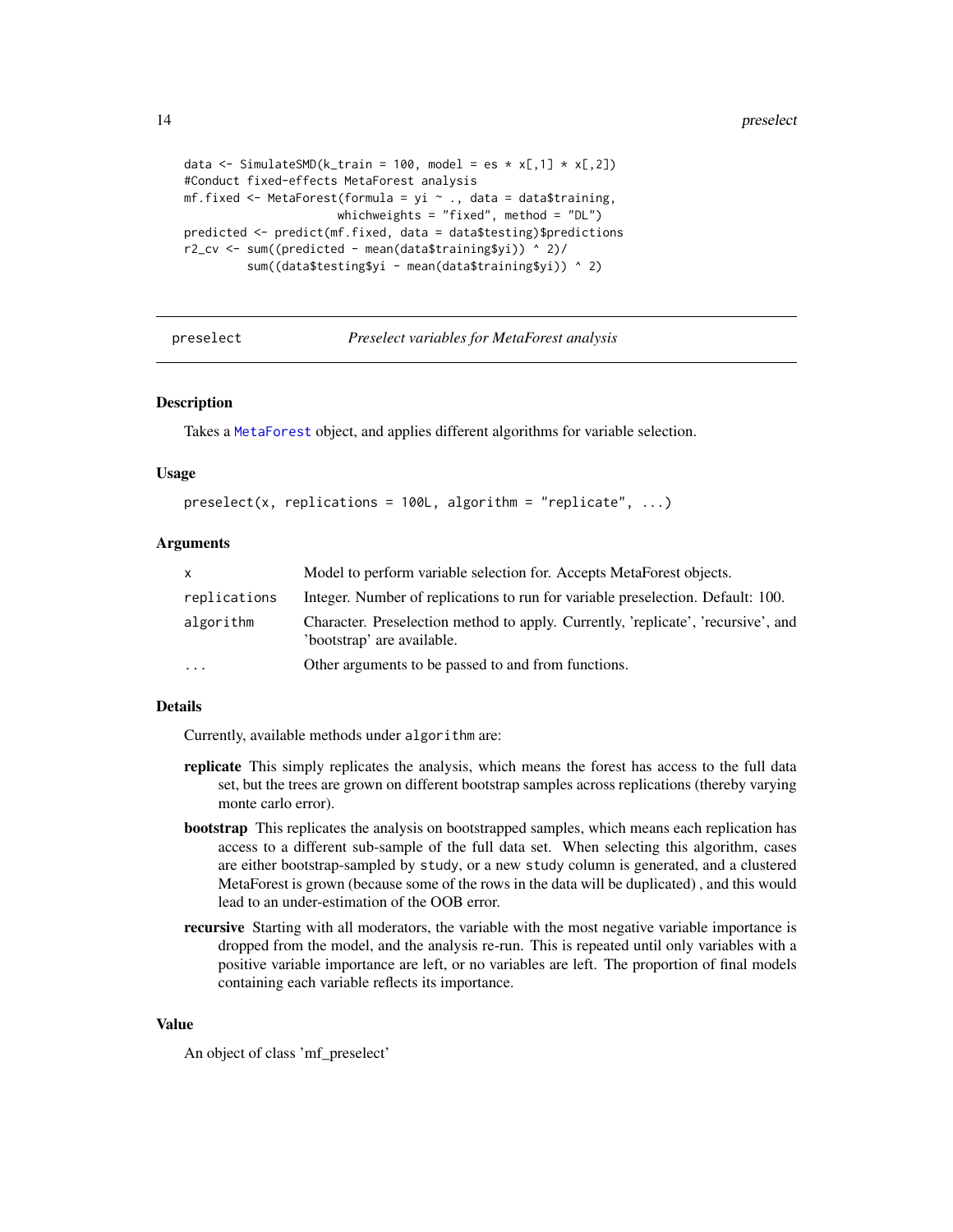## <span id="page-14-0"></span>preselect\_vars 15

#### Examples

```
## Not run:
data <- get(data(dat.bourassa1996))
data \leq escalc(measure = "OR", ai = lh.le, bi = lh.re, ci = rh.le, di= rh.re,
               data = data, add = 1/2, to = "all")
data$mage[is.na(data$mage)] <- median(data$mage, na.rm = TRUE)
data[c(5:8)] \leftarrow \text{lapply}(data[c(5:8)], factor)data$yi <- as.numeric(data$yi)
mf.model \leq-MetaForest(formula = yi\leq selection + investigator + hand_assess + eye_assess +
                         mage +sex,
          data, study = "sample",
          whichweights = "unif", num.trees = 300)
preselect(mf.model,
          replications = 10,
          algorithm = "bootstrap")
## End(Not run)
```
preselect\_vars *Extract variable names from mf\_preselect object*

#### **Description**

Returns a vector of variable names from an mf\_preselect object, based on a cutoff criterion provided.

#### Usage

```
preselect_vars(x, cutoff = NULL, criterion = NULL)
```
#### Arguments

| $\mathsf{x}$ | Object of class mf_preselect.                                                                                                                                                                          |  |
|--------------|--------------------------------------------------------------------------------------------------------------------------------------------------------------------------------------------------------|--|
| cutoff       | Numeric. Must be a value between 0 and 1. By default, uses 0.95 for bootstrapped<br>preselection, and .1 for recursive preselection.                                                                   |  |
| criterion    | Character. Which criterion to use. See Details for more information. By<br>default, uses 'ci' (confidence interval) for bootstrapped preselection, and 'p'<br>(proportion) for recursive preselection. |  |

#### Details

For criterion = 'p', the function evaluates the proportion of replications in which a variable achieved a positive (>0) variable importance. For criterion = 'ci', the function evaluates whether the lower bound of a confidence interval of a variable's importance across replications exceeds zero. The width of the confidence interval is determined by cutoff.

For recursive preselection, any variable not included in a final model is assigned zero importance.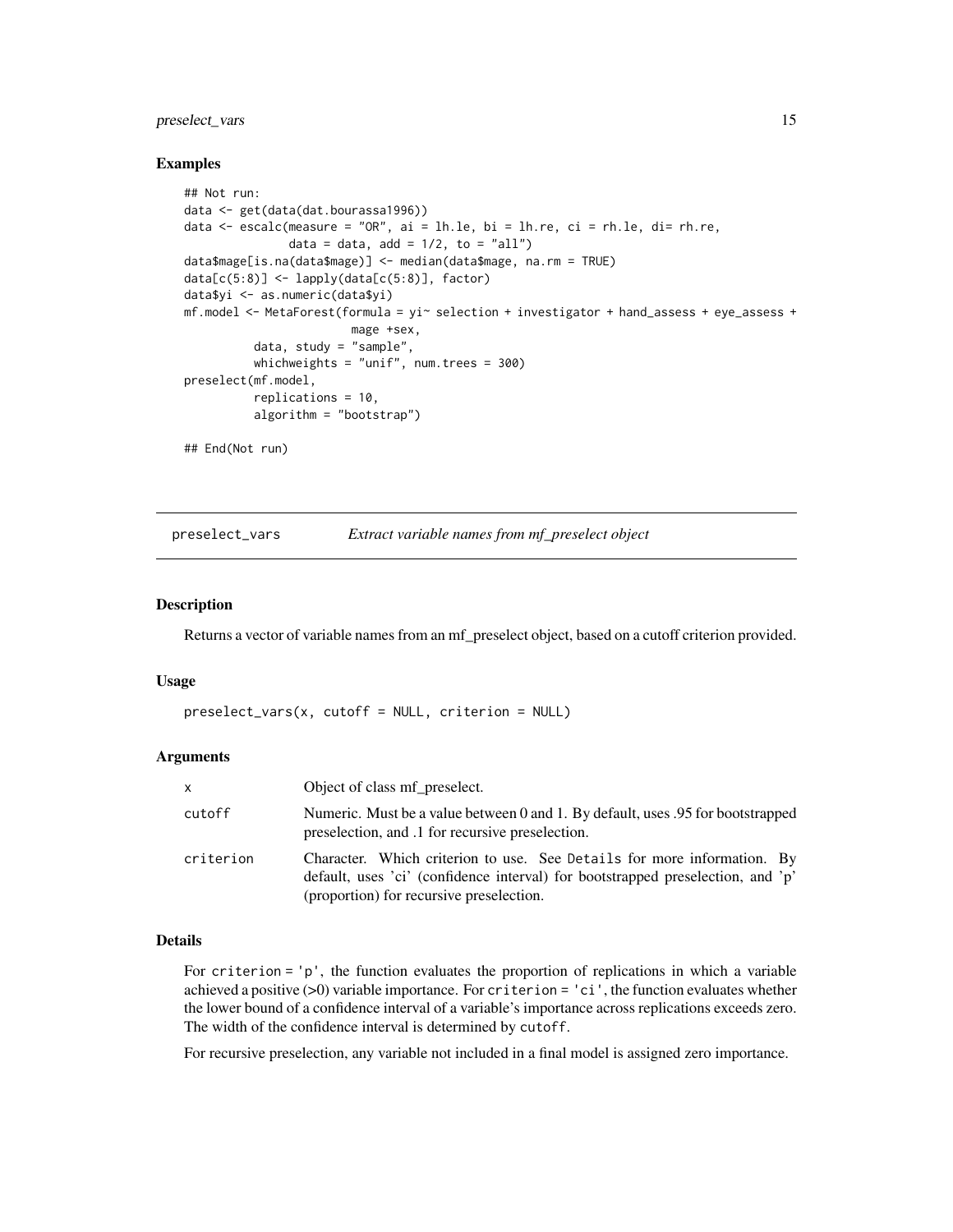## Value

Character vector.

## Examples

```
## Not run:
data <- get(data(dat.bourassa1996))
data \leq escalc(measure = "OR", ai = lh.le, bi = lh.re, ci = rh.le, di= rh.re,
               data = data, add = 1/2, to = "all")
data$mage[is.na(data$mage)] <- median(data$mage, na.rm = TRUE)
data[c(5:8)] <- lapply(data[c(5:8)], factor)
data$yi <- as.numeric(data$yi)
preselected <- preselect(formula = yi~ selection + investigator + hand_assess + eye_assess +
                        mage +sex,
          data, study = "sample",
          whichweights = "unif", num.trees = 300,
          replications = 10,
          algorithm = "bootstrap")
preselect_vars(preselected)
## End(Not run)
```
print.summary.MetaForest

```
Prints summary.MetaForest object.
```
#### Description

Prints summary.MetaForest object.

#### Usage

```
## S3 method for class 'summary.MetaForest'
print(x, digits, ...)
```
#### Arguments

|          | an object used to select a method.                        |
|----------|-----------------------------------------------------------|
| digits   | minimal number of significant digits, see print. default. |
| $\cdots$ | further arguments passed to or from other methods.        |

<span id="page-15-0"></span>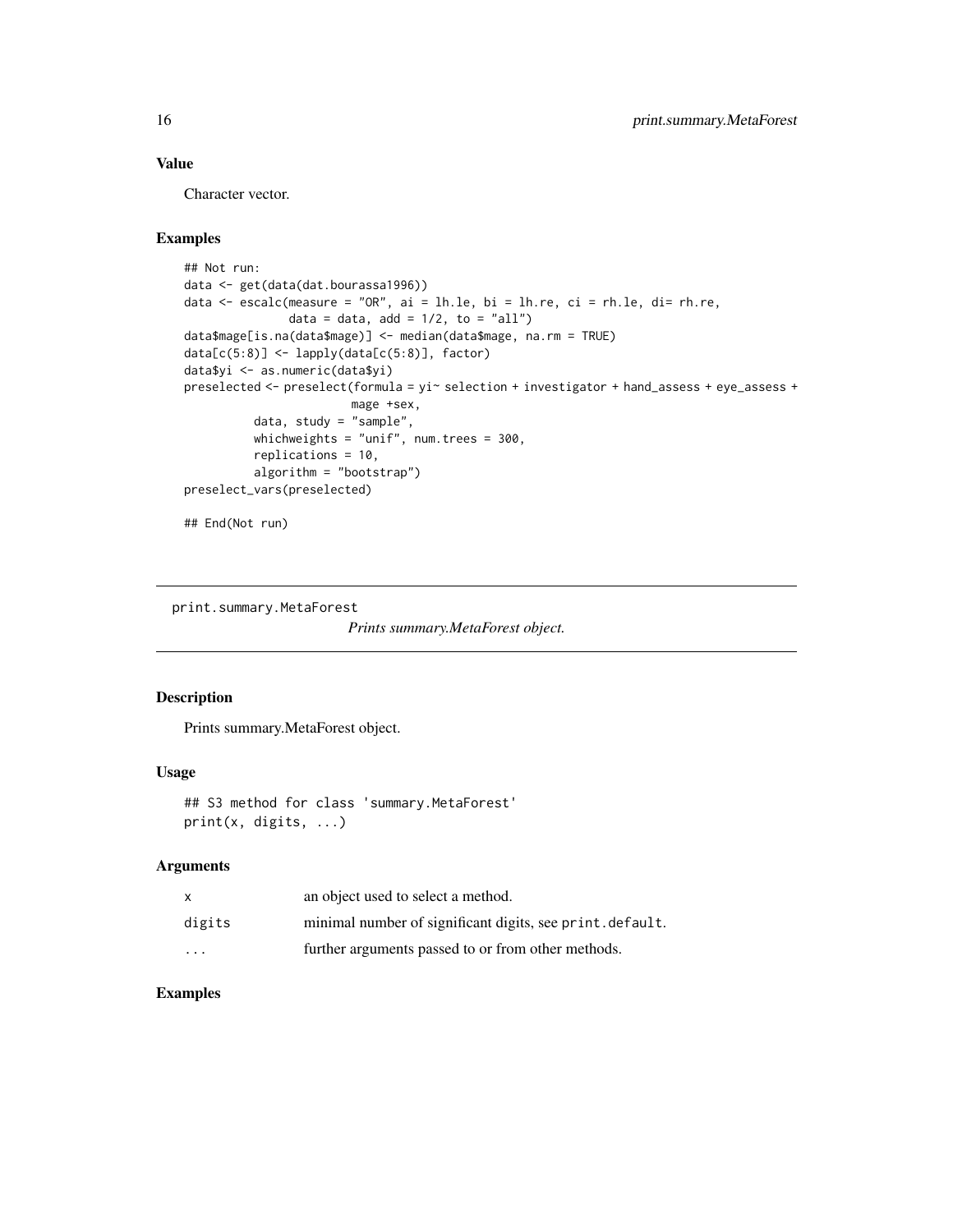<span id="page-16-0"></span>This function simulates a meta-analytic dataset based on the random-effects model. The simulated effect size is Hedges' G, an estimator of the Standardized Mean Difference (Hedges, 1981; Li, Dusseldorp, & Meulman, 2017). The functional form of the model can be specified, and moderators can be either normally distributed or Bernoulli-distributed. See Van Lissa, in preparation, for a detailed explanation of the simulation procedure.

## Usage

```
SimulateSMD(k_ttrain = 20, k_ttest = 100, mean_n = 40, es = 0.5,
  tau2 = 0.04, moderators = 5, distribution = "normal", model = es
  * x[, 1])
```

| k_train      | Atomic integer. The number of studies in the training dataset. Defaults to 20.                                                                                                                                                                                                                                                                                                                                                                                         |
|--------------|------------------------------------------------------------------------------------------------------------------------------------------------------------------------------------------------------------------------------------------------------------------------------------------------------------------------------------------------------------------------------------------------------------------------------------------------------------------------|
| k_test       | Atomic integer. The number of studies in the testing dataset. Defaults to 100.                                                                                                                                                                                                                                                                                                                                                                                         |
| mean_n       | Atomic integer. The mean sample size of each simulated study in the meta-<br>analytic dataset. Defaults to 40. For each simulated study, the sample size<br>n is randomly drawn from a normal distribution with mean mean_n, and sd<br>$mean_n/3$ .                                                                                                                                                                                                                    |
| es           | Atomic numeric vector. The effect size, also known as beta, used in the model<br>statement. Defaults to .5.                                                                                                                                                                                                                                                                                                                                                            |
| tau2         | Atomic numeric vector. The residual heterogeneity. For a range of realistic<br>values encountered in psychological research, see Van Erp, Verhagen, Grasman,<br>& Wagenmakers, 2017. Defaults to 0.04.                                                                                                                                                                                                                                                                 |
| moderators   | Atomic integer. The number of moderators to simulate for each study. Make<br>sure that the number of moderators to be simulated is at least as large as the<br>number of moderators referred to in the model parameter. Internally, the matrix<br>of moderators is referred to as "x". Defaults to 5.                                                                                                                                                                  |
| distribution | Atomic character. The distribution of the moderators. Can be set to either "nor-<br>mal" or "bernoulli". Defaults to "normal".                                                                                                                                                                                                                                                                                                                                         |
| model        | Expression. An expression to specify the model from which to simulate the<br>mean true effect size, mu. This formula may use the terms "es" (referring to the<br>es parameter of the call to SimulateSMD), and "x[,]" (referring to the matrix of<br>moderators, x). Thus, to specify that the mean effect size, mu, is a function of<br>the effect size and the first moderator, one would pass the value model = $es \times x$ [<br>, 1]. Defaults to es $*$ x[, 1]. |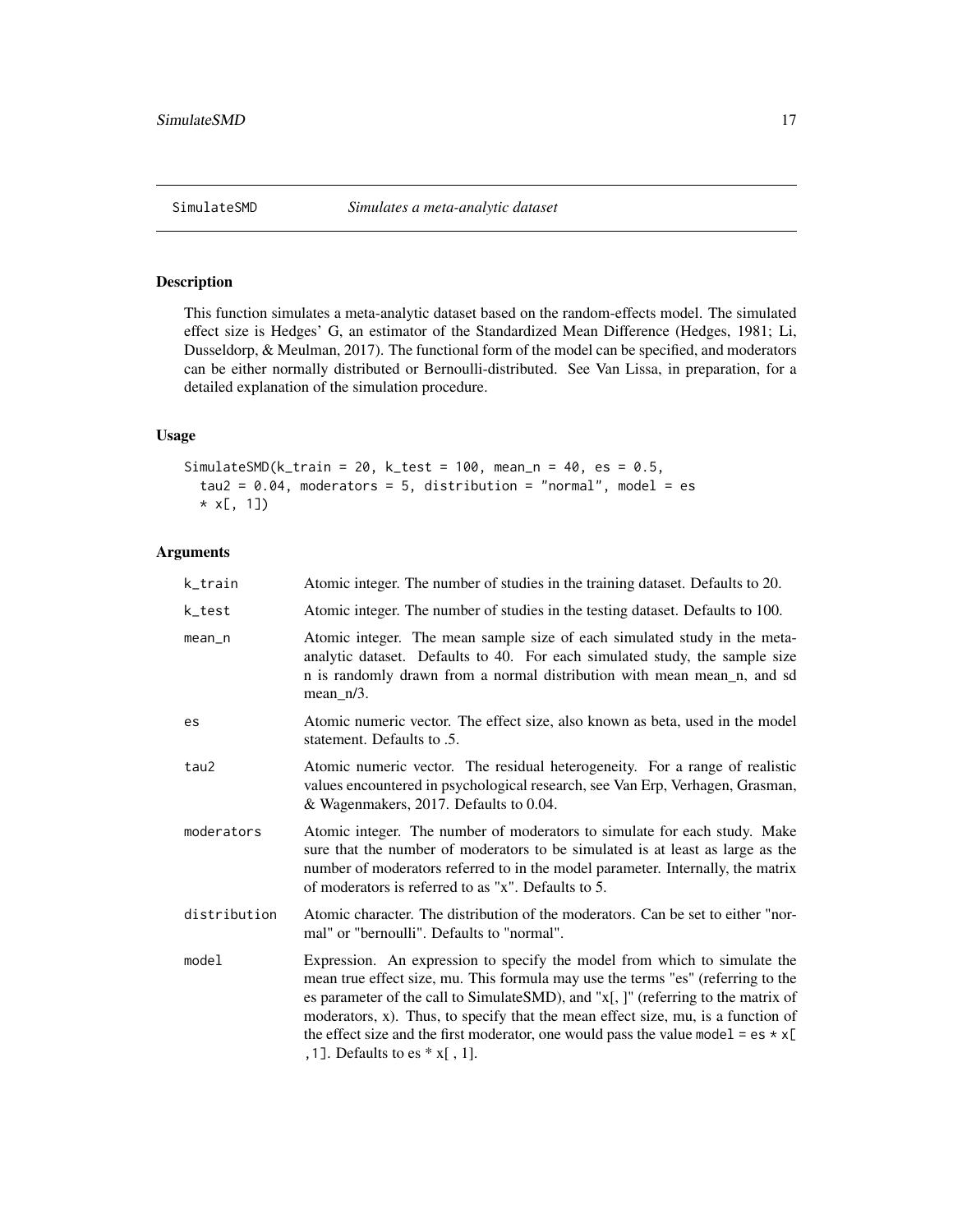## Value

List of length 4. The "training" element of this list is a data.frame with k\_train rows. The columns are the variance of the effect size, vi; the effect size, yi, and the moderators, X. The "testing" element of this list is a data.frame with k\_test rows. The columns are the effect size, yi, and the moderators, X. The "housekeeping" element of this list is a data.frame with k\_train + k\_test rows. The columns are n, the sample size n for each simulated study; mu\_i, the mean true effect size for each simulated study; and theta\_i, the true effect size for each simulated study.

#### Examples

```
set.seed(8)
SimulateSMD()
SimulateSMD(k_train = 50, distribution = "bernoulli")
SimulateSMD(distribution = "bernoulli", model = es * x[ ,1] * x[ ,2])
```
VarImpPlot *Plots variable importance for a MetaForest object.*

## **Description**

Plots variable importance for a MetaForest object.

#### Usage

 $VarImpPlot(mf, n.var = 30, sort = TRUE, ...)$ 

#### Arguments

| mf      | MetaForest object.                                            |
|---------|---------------------------------------------------------------|
| n.var   | Number of moderators to plot.                                 |
| sort    | Should the moderators be sorted from most to least important? |
| $\cdot$ | Parameters passed to and from other functions.                |

## Value

A ggplot object.

```
set.seed(42)
data <- SimulateSMD()
mf.random <- MetaForest(formula = yi \sim ., data = data$training,
                        whichweights = "random", method = "DL",
                        tau2 = 0.0116VarImpPlot(mf.random)
VarImpPlot(mf.random, n.var = 2)
VarImpPlot(mf.random, sort = FALSE)
```
<span id="page-17-0"></span>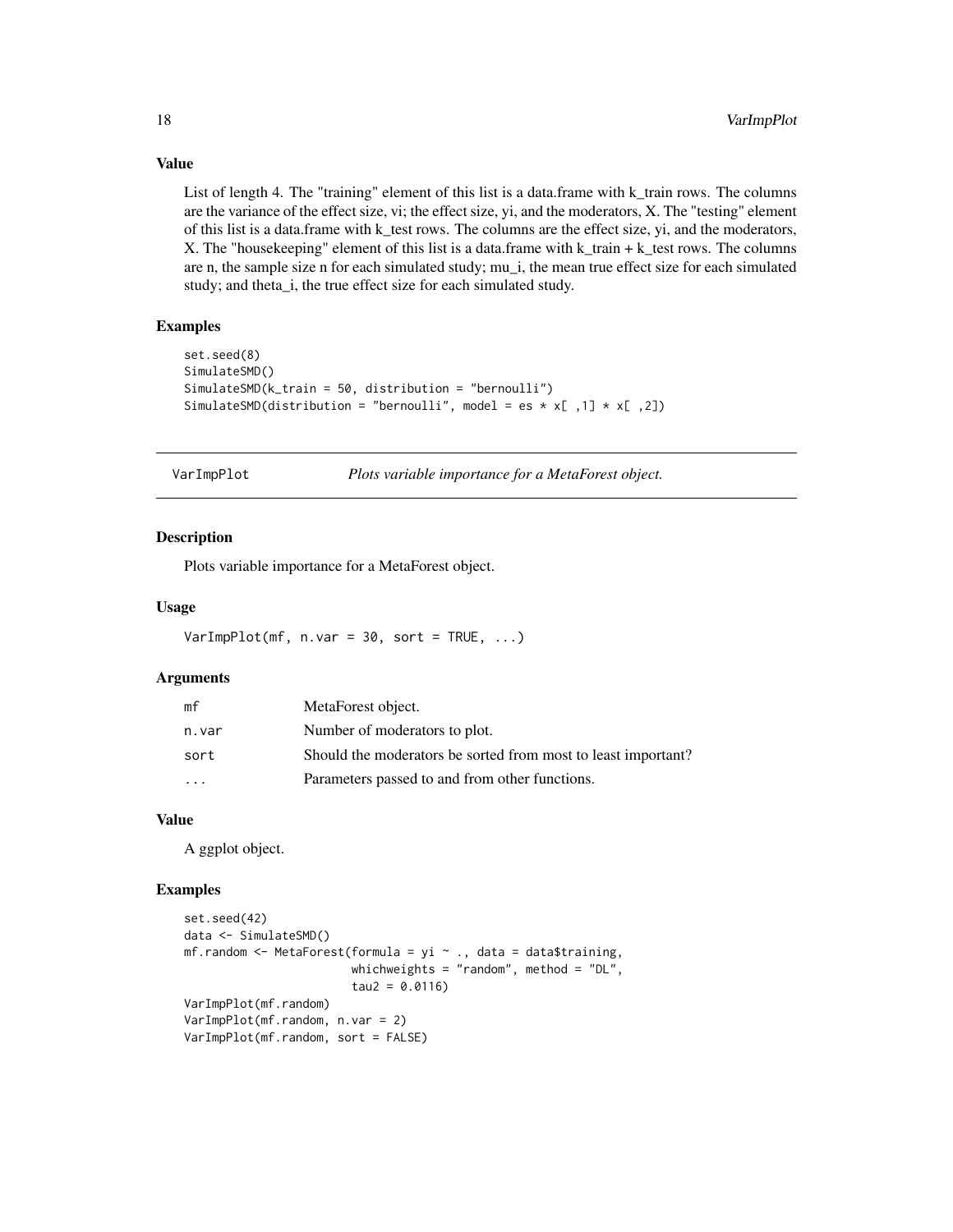<span id="page-18-0"></span>

| WeightedScatter | Plots weighted scatterplots for meta-analytic data. Can plot effect size |
|-----------------|--------------------------------------------------------------------------|
|                 | as a function of either continuous (numeric, integer) or categorical     |
|                 | <i>(factor, character) predictors.</i>                                   |

Plots weighted scatterplots for meta-analytic data. Can plot effect size as a function of either continuous (numeric, integer) or categorical (factor, character) predictors.

## Usage

```
WeightedScatter(data, yi = "yi", vi = "vi", vars = NULL,
  tau2 = NULL, summarize = TRUE)
```
#### Arguments

| data      | A data.frame.                                                                                                                                                                                                                                                                                                                                                                      |
|-----------|------------------------------------------------------------------------------------------------------------------------------------------------------------------------------------------------------------------------------------------------------------------------------------------------------------------------------------------------------------------------------------|
| уi        | Character. The name of the column in data that contains the meta-analysis<br>effect sizes. Defaults to "yi".                                                                                                                                                                                                                                                                       |
| vi        | Character. The name of the column in the data that contains the variances of the<br>effect sizes. Defaults to "vi". By default, vi is used to calculate fixed-effects<br>weights, because fixed effects weights summarize the data set at hand, rather<br>than generalizing to the population.                                                                                     |
| vars      | Character vector containing the names of specific moderator variables to plot.<br>When set to NULL, the default, all moderators are plotted.                                                                                                                                                                                                                                       |
| tau2      | Numeric. Provide an optional value for tau2. If this value is provided, random-<br>effects weights will be used instead of fixed-effects weights.                                                                                                                                                                                                                                  |
| summarize | Logical. Should summary stats be displayed? Defaults to FALSE. If TRUE,<br>a smooth trend line is displayed for continuous variables, using [stats::loess()]<br>for less than 1000 observations, and [mgcv::gam()] for larger datasets. For cat-<br>egorical variables, box-and-whiskers plots are displayed. Outliers are omitted,<br>because the raw data fulfill this function. |

#### Value

A gtable object.

```
set.seed(42)
data <- SimulateSMD(k_train = 100, model = es * x[, 1] + es * x[, 2] + es *
                     x[, 1] * x[, 2])$training
data$X2 <- cut(data$X2, breaks = 2, labels = c("Low", "High"))
data$X3 <- cut(data$X3, breaks = 2, labels = c("Small", "Big"))
WeightedScatter(data, summarize = FALSE)
WeightedScatter(data, vars = c("X3"))
WeightedScatter(data, vars = c("X1", "X3"))
```